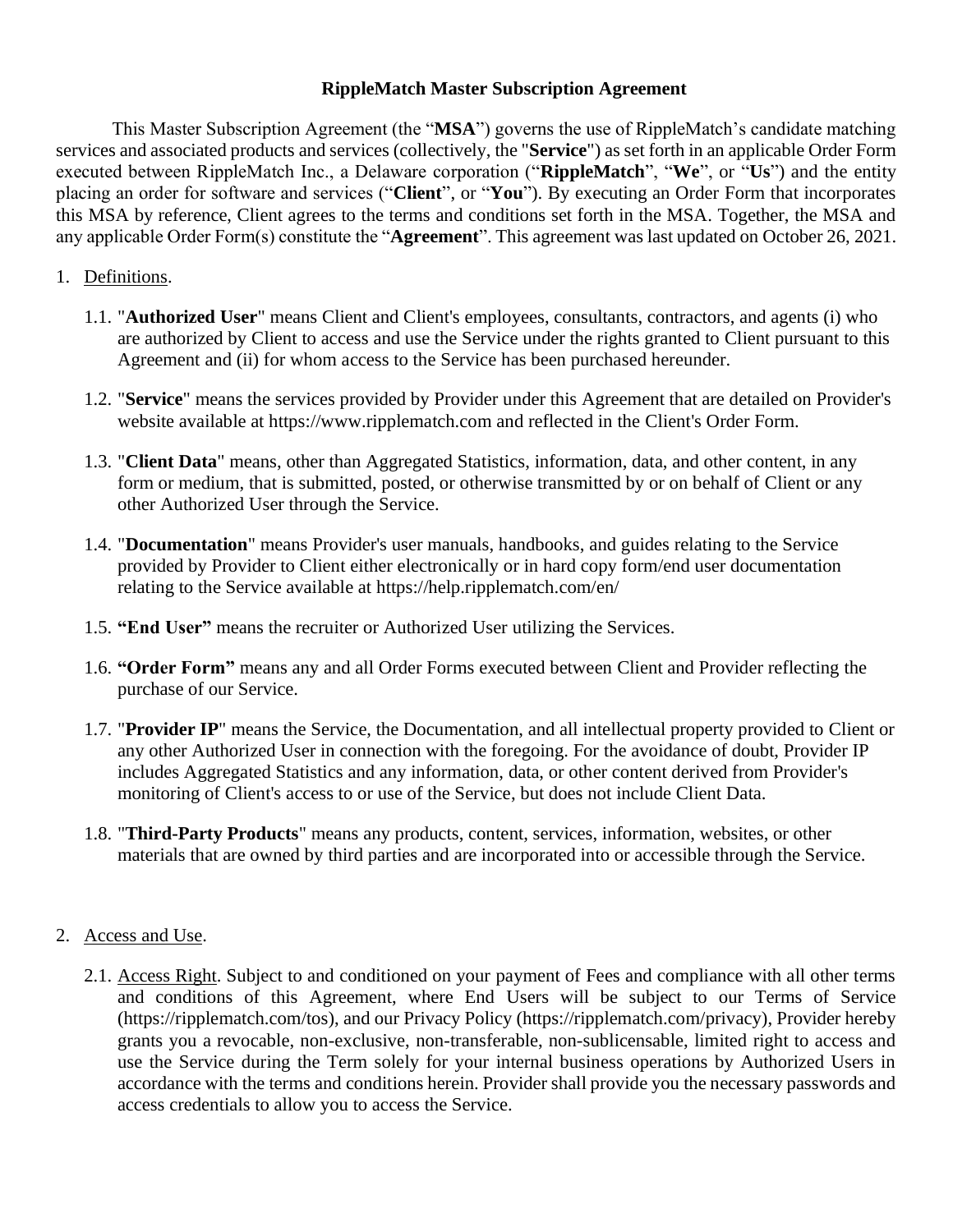- 2.2. Documentation License. Subject to the terms and conditions contained in this Agreement, Provider hereby grants you a non-exclusive, non-sublicensable, non-transferable license for Authorized Users to use the Documentation during the Term solely for your internal business purposes in connection with use of the Service.
- 2.3. Use Restrictions. You shall not, and shall not permit any Authorized Users to, use the Service, any software component of the Service, or Documentation for any purposes beyond the scope of the access granted in this Agreement. You shall not at any time, directly or indirectly, and shall not permit any Authorized Users to: (i) copy, modify, or create derivative works of the Service, any software component of the Service, or Documentation, in whole or in part; (ii) rent, lease, lend, sell, license, sublicense, assign, distribute, publish, transfer, or otherwise make available the Service or Documentation except as expressly permitted under this Agreement; (iii) reverse engineer, disassemble, decompile, decode, adapt, or otherwise attempt to derive or gain access to any software component of the Service, in whole or in part; (iv) remove any proprietary notices from the Service or Documentation; or (v) use the Service or Documentation in any manner or for any purpose that infringes, misappropriates, or otherwise violates any intellectual property right or other right of any person, or that violates any applicable law, regulation, or rule.
- 2.4. Suspension. Notwithstanding anything to the contrary in this Agreement, Provider may temporarily suspend Client's and any other Authorized User's access to any portion or all of the Service if: (i) Provider reasonably determines that (A) there is a threat or attack on any of the Provider IP; (B) Client's or any other Authorized User's use of the Provider IP disrupts or poses a security risk to the Provider IP or to any other Client or vendor of Provider; (C) Client or any other Authorized User is using the Provider IP for fraudulent or illegal activities; (D) subject to applicable law, Client has ceased to continue its business in the ordinary course, made an assignment for the benefit of creditors or similar disposition of its assets, or become the subject of any bankruptcy, reorganization, liquidation, dissolution, or similar proceeding; or (E) Provider's provision of the Service to Client or any other Authorized User is prohibited by applicable law; (ii) any vendor of Provider has suspended or terminated Provider's access to or use of any third-party services or products required to enable Client to access the Service; or (iii) in accordance with Section 8 (Termination) (any such suspension described in subclause (i), (ii), or (iii), a "**Service Suspension**"). Provider shall use commercially reasonable efforts to provide written notice of any Service Suspension to Client and to provide updates regarding resumption of access to the Service following any Service Suspension. Provider shall use commercially reasonable efforts to resume providing access to the Service as soon as reasonably possible after the event giving rise to the Service Suspension is cured. Provider will have no liability for any damage, liabilities, losses (including any loss of or profits), or any other consequences that Client or any other Authorized User may incur as a result of a Service Suspension.
- 2.5. Affiliates. The use of the Service by Client Affiliates is not included in this Agreement. An Affiliate is any legal entity that, directly or indirectly, is controlled by or controls the Client, where "control" means (a) ownership of more than 50% of equity or (b) the power to direct or cause the direction of management and policies, for so long as such entity continues to be controlled by or controls the Client.
- 2.6. Service Availability. The Service is intended to be highly available excluding scheduled maintenance windows. RippleMatch will use commercially reasonable efforts to maximize availability of the Service to Client, but does not represent or guarantee that the Service will be available at all times. Client acknowledges that Client's ability to access and use the Service may also be affected by resources and factors outside the control of RippleMatch, including Client's access to the internet. RippleMatch may monitor and log use and performance of the Service and may modify the Service in its sole discretion.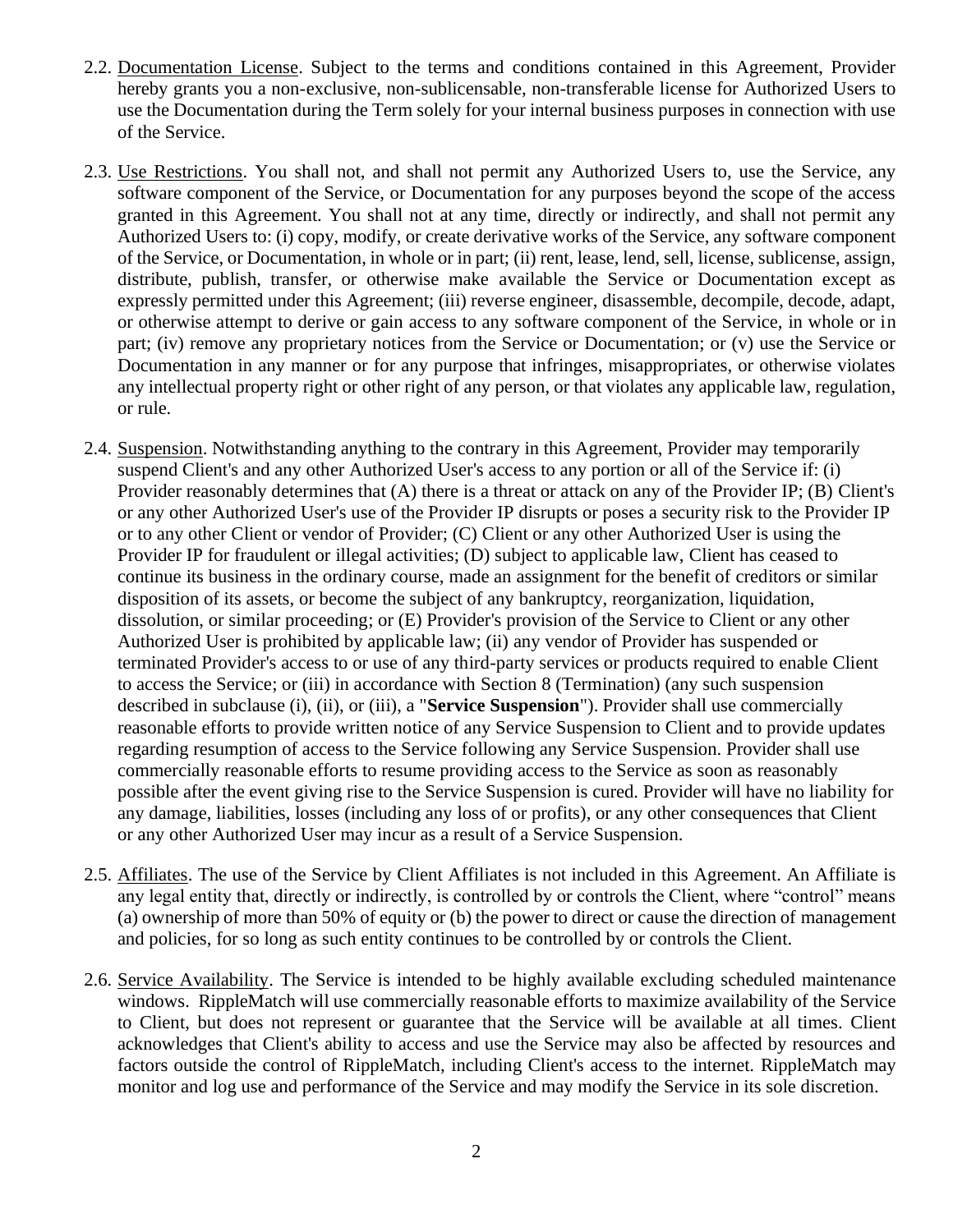- 2.7. Non-Circumvention. Client shall not attempt to circumvent or disable any access or use restrictions put in place by RippleMatch, nor enter into any separate business transaction with any person or entity to avoid Client's obligations in this Agreement.
- 3. Pricing.
	- 3.1. Subscription Fee. Client may access the Service on an all-access subscription basis for the term described in the applicable Order Form ("**Subscription Period**") commencing on the start date, subject to Client's payment of the specified fee. Except as otherwise described by the Order Form, the Service will automatically renew for an additional term equal in length to the expiring subscription term at RippleMatch's then-current prices unless either party gives the other written notice of non-renewal at least 30 days prior to the current Subscription Period's end date. Client will also be able to renew subscription early by confirming their desire to renew for an additional term equal in length to the expiring subscription term at RippleMatch's then current prices in writing. RippleMatch will invoice Client on or before 30 days prior to the end date of the current Subscription Period. Subscription Fees are not refundable in the event of termination before the end of the Subscription Period.
	- 3.2. Payment. All invoices shall be delivered to Client via email at the address provided by Client. Client shall pay RippleMatch within 30 days of the invoice date. If Client withholds payment of any amount due under an invoice, RippleMatch may suspend Client's access to and use of the Service until the outstanding balance has been paid in full. RippleMatch will restore access to the Service promptly after all outstanding amounts owed have been paid. The fees payable hereunder exclude all applicable sales, use and other taxes, and Client will be responsible for payment of all such taxes, fees, duties and charges, and any related penalties and interest, that may arise from Client's use of the Service.
	- 3.3. Taxes. The Subscription Fees stated in the Order Form are exclusive of any federal, state, and local taxes, including sales, use, value-added, or similar transaction taxes (collectively, "**Taxes**"). Client will be responsible for payment of all applicable Taxes associated with Client's purchase of the Service, except for those taxes based on RippleMatch's net income. If RippleMatch has the legal obligation to pay or collect Taxes for which Client is responsible, the appropriate amount will be separately stated on the invoice and paid by Client, unless Client provides RippleMatch with a valid tax exemption certificate authorized by the appropriate taxing authority.
- 4. Confidential Information. From time to time during the Term, Provider and Client may disclose or make available to the other party information about its business affairs, products, confidential intellectual property, trade secrets, third-party confidential information, and other sensitive or proprietary information, whether orally or in written, electronic, or other form or media and whether or not marked, designated, or otherwise identified as "confidential" at the time of disclosure (collectively, "**Confidential Information**"). Confidential Information does not include information that, at the time of disclosure is: (a) in the public domain; (b) known to the receiving party; (c) rightfully obtained by the receiving party on a non-confidential basis from a third party; or (d) independently developed by the receiving party. The receiving party shall not disclose the disclosing party's Confidential Information to any person or entity, except to the receiving party's employees, agents, or subcontractors who have a need to know the Confidential Information for the receiving party to exercise its rights or perform its obligations hereunder and who are required to protect the Confidential Information in a manner no less stringent than required under this Agreement. Notwithstanding the foregoing, each party may disclose Confidential Information to the limited extent required (i) to comply with the order of a court or other governmental body, or as otherwise necessary to comply with applicable law, provided that the party making the disclosure pursuant to the order shall first have given written notice to the other party and made a reasonable effort to obtain a protective order; or (ii) to establish a party's rights under this Agreement, including to make required court filings. Each party's obligations of non-disclosure with regard to Confidential Information are effective as of the date such Confidential Information is first disclosed to the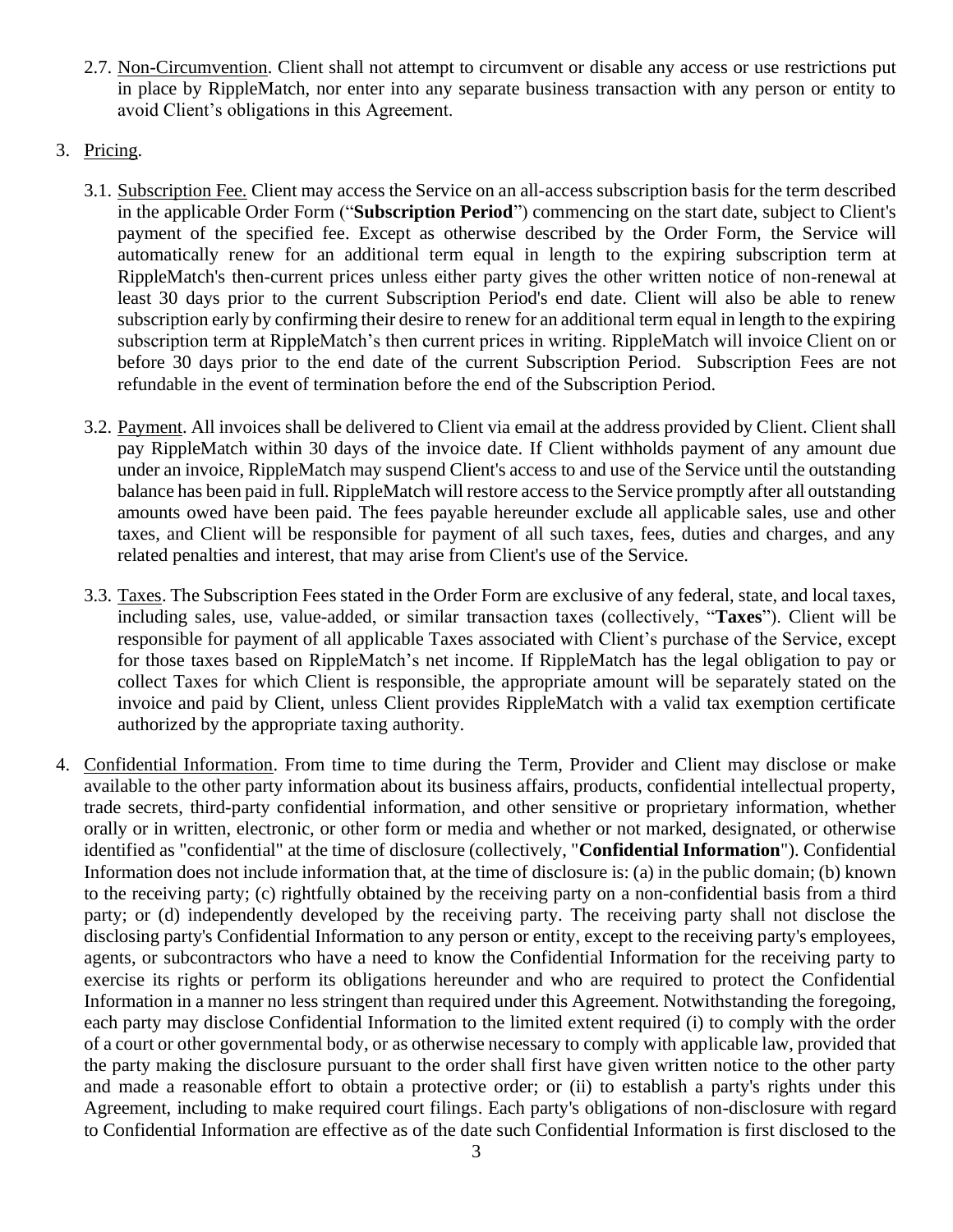receiving party and will expire five years thereafter; provided, however, with respect to any Confidential Information that constitutes a trade secret (as determined under applicable law), such obligations of nondisclosure will survive the termination or expiration of this Agreement for as long as such Confidential Information remains subject to trade secret protection under applicable law..

- 5. Client Responsibilities.
	- 5.1. Acceptable Use Policy. The Service may not be used for unlawful, fraudulent, offensive, or obscene activity, as further described and set forth in this Master Subscription Agreement, and Provider's acceptable use policy ("**AUP**") located within the Terms of Service at https://ripplematch.com/tos, as may be amended from time to time, which is incorporated herein by reference. You will comply with all terms and conditions of this Agreement, all applicable laws, rules, and regulations, and all guidelines, standards, and requirements that may be posted on the Terms of Service from time to time, including the AUP.
	- 5.2. Account Use. You are responsible and liable for all uses of the Service and Documentation resulting from access provided by you, directly or indirectly, whether such access or use is permitted by or in violation of this Agreement. Without limiting the generality of the foregoing, you are responsible for all acts and omissions of Authorized Users, and any act or omission by an Authorized User that would constitute a breach of this Agreement if taken by you will be deemed a breach of this Agreement by you. You shall use reasonable efforts to make all Authorized Users aware of this Agreement's provisions as applicable to such Authorized User's use of the Service and shall cause Authorized Users to comply with such provisions.
	- 5.3. Client Data. You hereby grant to Provider a non-exclusive, royalty-free, worldwide license to reproduce, distribute, and otherwise use and display the Client Data and perform all acts with respect to the Client Data as may be necessary for Provider to provide the Service to you, and a non-exclusive, perpetual, irrevocable, royalty-free, worldwide license to reproduce, distribute, modify, and otherwise use and display Client Data incorporated within the Aggregated Statistics. You will ensure that Client Data and any Authorized User's use of Client Data will not violate any policy or terms referenced in or incorporated into this Agreement or any applicable law. You are solely responsible for the development, content, operation, maintenance, and use of Client Data.
	- 5.4. Passwords and Access Credentials. You are responsible for keeping your passwords and access credentials associated with the Service confidential. You will not sell or transfer them to any other person or entity. You will promptly notify us about any unauthorized access to your passwords or access credentials.

## 6. Intellectual Property Rights.

## 6.1. Client's Rights

- 6.1.1. Retention of Rights. We respect your intellectual property rights. Unless otherwise provided under this Agreement, you retain all rights in and to Client Data, including to any intellectual property you have in such Client Data. Use of the Services will not affect your ownership of such Client Data. We, our Affiliates, and our contractors may access and use the Client Data solely for the purposes of providing and managing the Services and as permitted in Section 6.2.2 below.
- 6.1.2. Right to Use the Service. Subject to your compliance with the Agreement, including the payment of applicable fees, we grant to you a non-exclusive, personal, non-transferable, limited, non-sublicensable, right to access the features and functions of the Services, during the Term.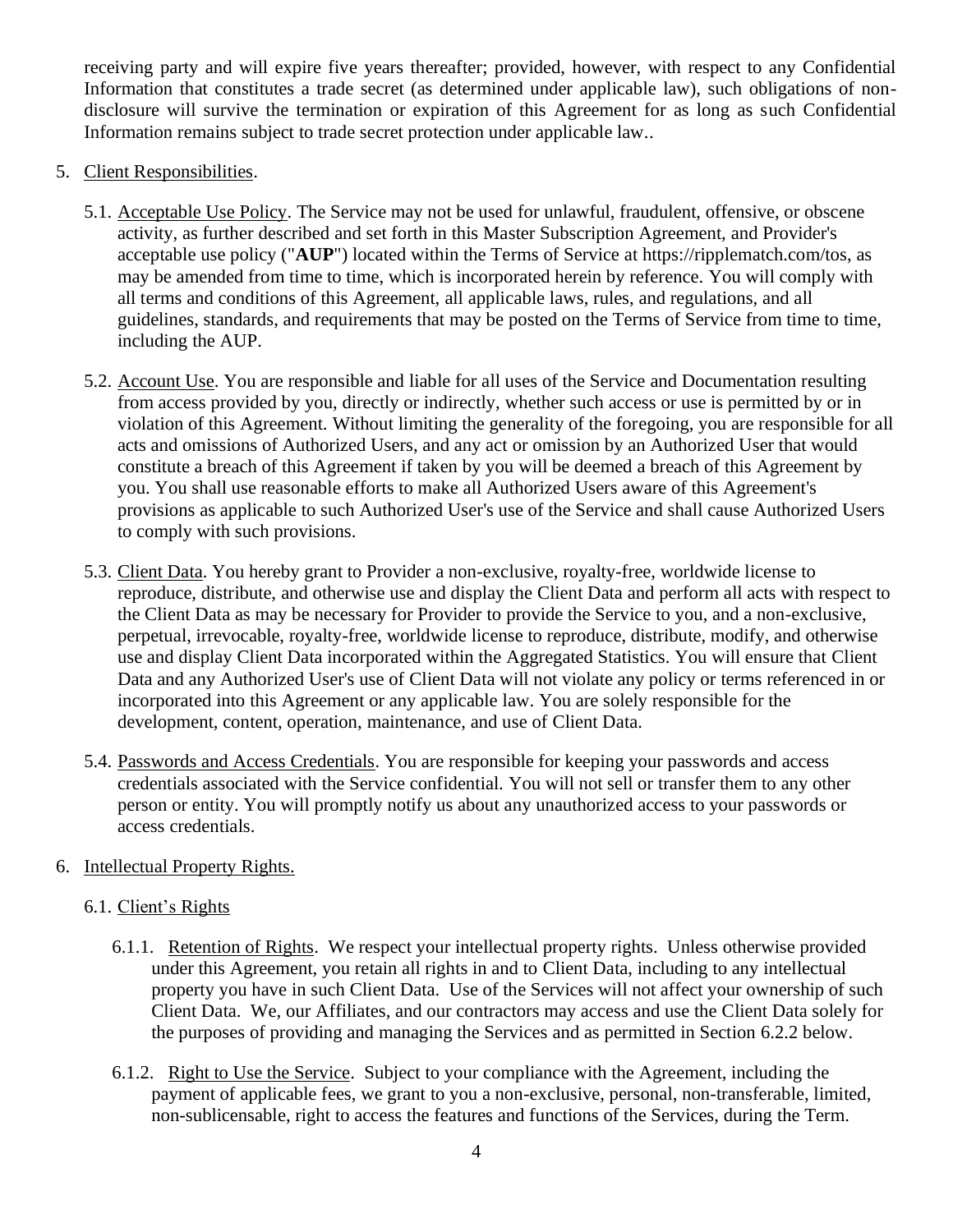Your right to use the Services is subject to the terms and conditions of this Agreement, including any usage or other parameters or limitations set forth in the applicable Order Form. You shall undertake reasonable efforts to make all Authorized Users aware of the provisions of this Agreement that are applicable their use of the Services and shall cause them to comply with such provisions.

6.1.3. Limited Trademark License. We grant to you a limited, nonexclusive, royalty-free, nontransferable license to display our authorized trademarks and logos so that you can reference that you are a Client of ours and our Services and during the Term. This grant is conditioned upon our review and approval as to the use and presentation of our trademarks and logos. Any goodwill that is derived from the use of our marks inures to our benefit.

## 6.2. Our Rights

- 6.2.1. Retention of Rights. Except as expressly granted in this Agreement, we retain all rights, title, and interests in and to the Services and all related intellectual property, including any improvements, modifications, updates, and enhancements thereto.
- 6.2.2. License Grant to Client Data. You grant to us a nonexclusive, worldwide, fully paid-up, royaltyfree, license to the Client Data to allow us to provide the Services and (in de-identified, aggregate form) to exercise our rights under the Agreement, including the right to develop, improve, and commercially offer the Services and new services.
- 6.2.3. Limited Trademark License. You grant to us a limited, non-exclusive, royalty-free, nontransferable license to display your approved trademarks and logos for the limited purpose of allowing us to reference that you are a Client of our Services. Any goodwill that is derived from the use of your marks inures to you. In addition, to the extent that you engage us to assist in private-labeling any of the Services, you grant us a limited, non-exclusive, royalty-free, nontransferable license to use your approved trademarks, logos, and related intellectual property.
- 6.2.4. Feedback. Any suggestions or ideas that you provide to us for the improvement of the Services or our other offerings will be our sole property, including all intellectual property and any changes or improvements to the intellectual property. All feedback will be deemed non-confidential.

### 7. No Warranty.

THE SERVICE AND ANY RELATED SERVICES ARE PROVIDED ON AN "AS IS" AND "AS AVAILABLE" BASIS, WITHOUT WARRANTY OF ANY KIND, WHETHER WRITTEN OR ORAL, EXPRESS OR IMPLIED. RIPPLEMATCH DISCLAIMS ALL IMPLIED WARRANTIES, INCLUDING BUT NOT LIMITED TO ALL WARRANTIES OF TITLE, NON-INFRINGEMENT, MERCHANTABILITY AND FITNESS FOR A PARTICULAR PURPOSE. RIPPLEMATCH DOES NOT REPRESENT OR WARRANT THAT THE SERVICE WILL MEET CLIENT'S NEEDS OR REQUIREMENTS, THAT ANY INFORMATION OBTAINED THROUGH USE OF THE SERVICE WILL BE ACCURATE OR RELIABLE, THAT USE OF THE SERVICE WILL BE UNINTERRUPTED, TIMELY, SECURE OR FREE FROM ERROR, OR THAT ALL DEFECTS IN THE SERVICE WILL BE CORRECTED.

8. Termination.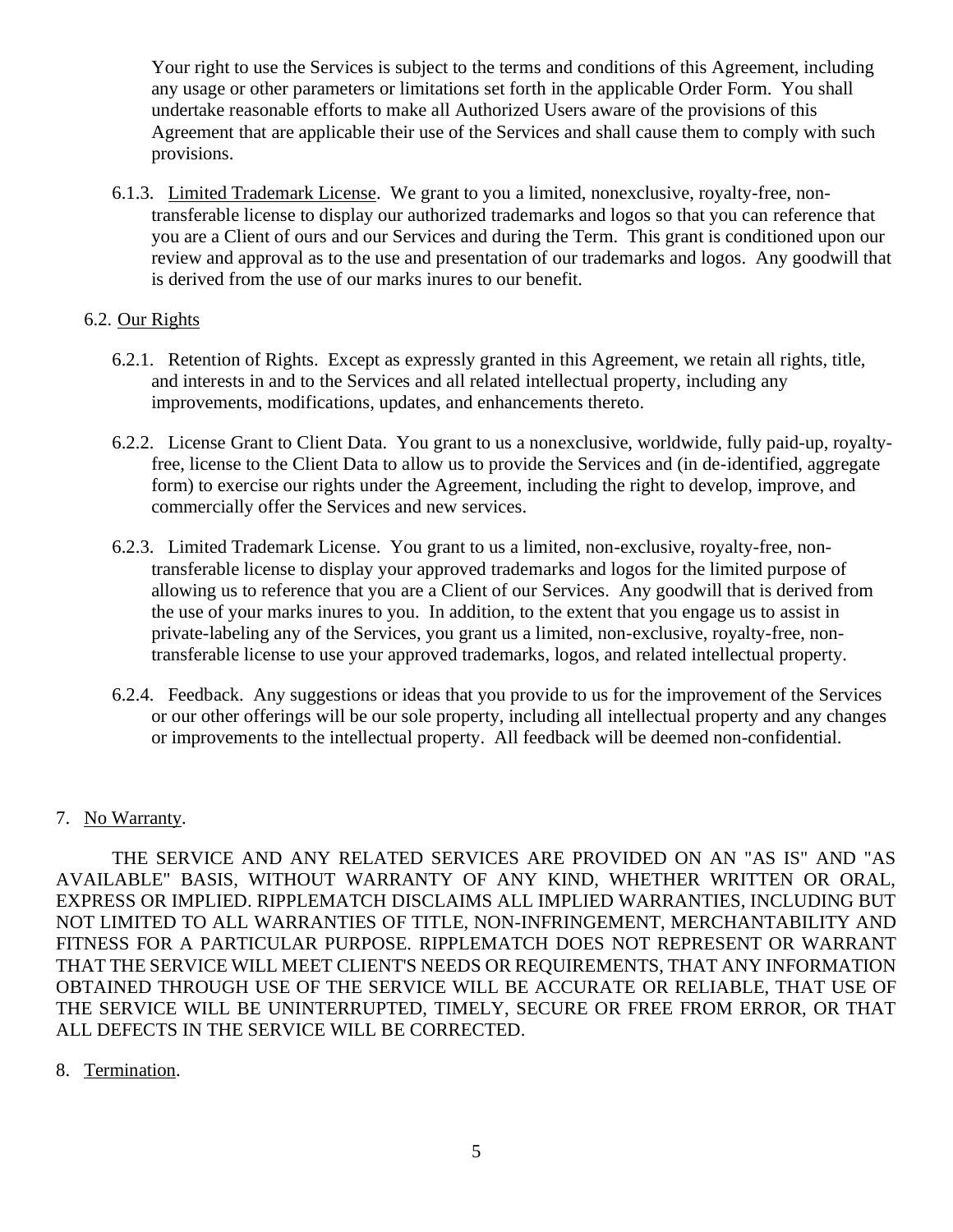- 8.1. Subject to earlier termination as provided below, this Agreement is for the Initial Service Term as specified in the Order Form.
- 8.2. In addition to any other remedies it may have, either party may also terminate this Agreement upon thirty (30) days' notice (or without notice in the case of nonpayment), if the other party materially breaches any of the terms or conditions of this Agreement. Upon the expiration or termination of this Agreement, RippleMatch will disable Client's online access to the Service. Client will pay in full for the Services up to and including the last day on which the Services are provided. All rights and obligations under this Agreement which by their nature should survive termination will survive termination, including, without limitation, accrued rights to payment, confidentiality obligations, warranty disclaimers, and limitations of liability.
- 9. Risk of Loss and Limitation of Liability.
	- 9.1. Risk of Loss. Client accepts all risk of loss or damage to the computer systems or other devices of Client and of Client's third-party contractors and consultants, or loss of data, which results from or in connection with use of the Service by Client and/or Client's third-party contractors and consultants.
	- 9.2. Limitation of Liability. IN NO EVENT WILL EITHER PARTY BE LIABLE FOR ANY LOST PROFITS; LOSS OR CORRUPTION OF DATA; LOSS OR INTERRUPTION OF BUSINESS, GOODWILL OR REPUTATION; OR FOR ANY OTHER CONSEQUENTIAL, INDIRECT, INCIDENTAL OR SPECIAL DAMAGES OF ANY KIND EVEN IF EITHER PARTY HAS BEEN ADVISED OF THE POSSIBILITY OF SUCH DAMAGES. IN NO EVENT WILL EITHER PARTY'S TOTAL CUMULATIVE LIABILITY UNDER THIS AGREEMENT FROM ALL CAUSES OF ACTION OF ANY KIND, INCLUDING TORT, CONTRACT, NEGLIGENCE AND STRICT LIABILITY, EXCEED THE AMOUNTS PAID TO RIPPLEMATCH BY CLIENT FOR ACCESS TO THE SERVICE DURING THE TWELVE (12) MONTHS IMMEDIATELY PRIOR TO THE DATE THE CLAIM AROSE. Each party acknowledges and agrees that the foregoing limitations of liability are essential elements of the bargain and that in the absence of such limitations, the financial and other terms of this Agreement would be substantially different.
- 10. Indemnification.
	- 10.1. Client acknowledges that by making the Service available, RippleMatch does not assume any responsibility or liability for the risks associated with Client's business. Client shall defend, indemnify and hold harmless RippleMatch and its affiliates, officers, directors, employees, agents and representatives from and against all claims by third parties arising out of or relating in any way to the conduct of Client's business or the use of or inability to use the Service, and all associated losses, costs, damages and settlements, including legal fees and expenses.
	- 10.2. RippleMatch shall hold Client harmless from liability to third parties resulting from infringement by the Service of any United States patent or of any copyright or from misappropriation of any trade secret, provided RippleMatch is promptly notified of any and all threats, claims and proceedings related thereto and given reasonable assistance and the opportunity to assume sole control over defense and settlement. RippleMatch will not be responsible for any settlement it does not approve in writing.

### 11. Representations and Warranties.

 Each party represents and warrants that (1) it has full authority to execute this Agreement; (2) it shall comply with all laws applicable to the operation of its business and provision or use of the Service including laws relating to non-discriminatory hiring practices; (3) it is not a party to any contract that would prohibit it from